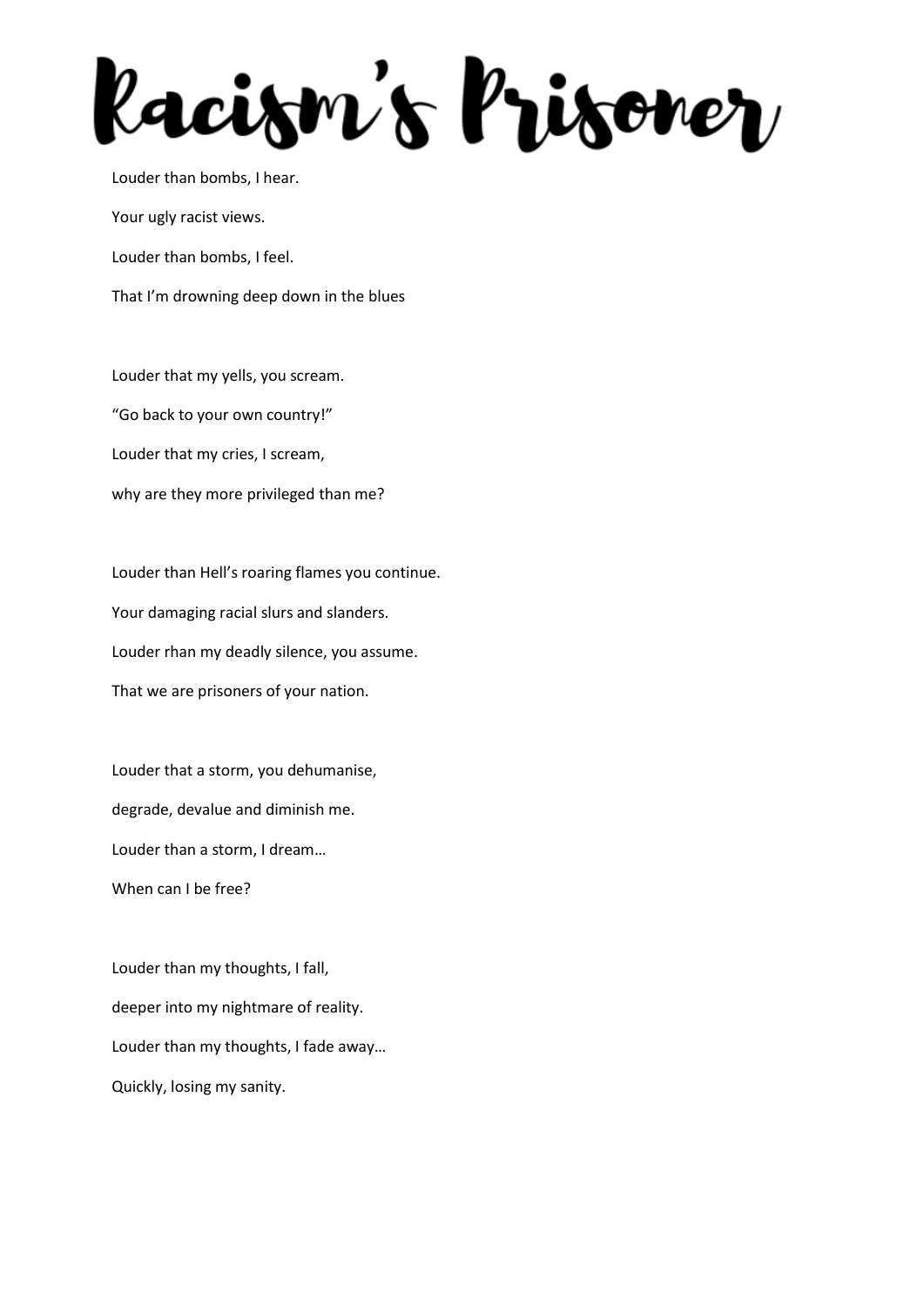Louder than your slanders, your labels imprint. Damaging and tearing apart my mind louder than your slanders, you laugh. Seeing me manacled to my stereotype, confined.

Then I fall again… When will I be able to leave nightmare? Buy yet, I remain stuck in this everlasting migraine. I wish to be somewhere else.

I want my dreams to come true.

As cliché as it sounds,

but I always lose,

the battle to leave this terrifying town.

To never be judged by my skin colour, but by my personality. You just always holler,

your destructive brutalities.

Just stop…

I scream and shout at you to stop. But you carry on merciless, playing your explosive game of chess.